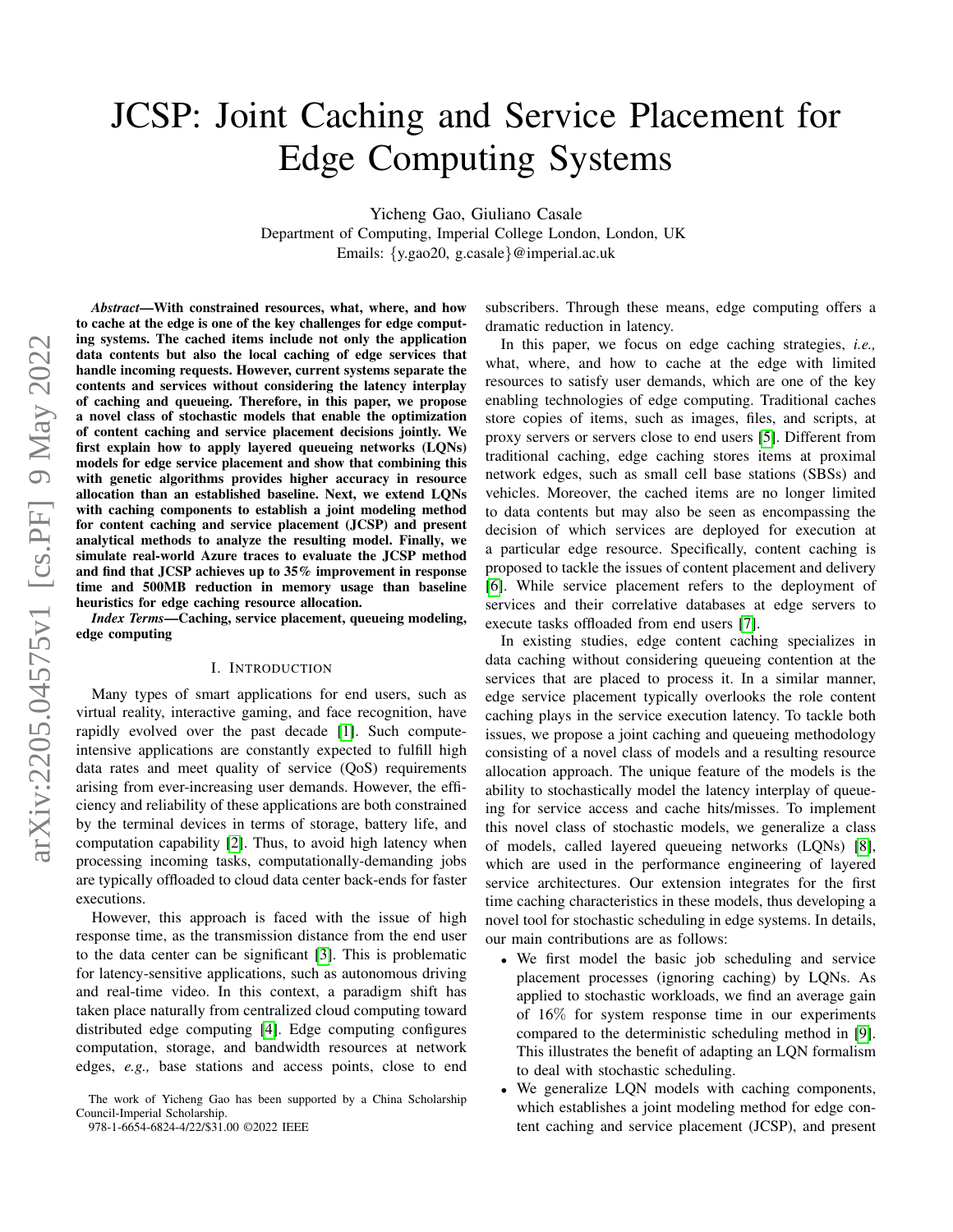<span id="page-1-2"></span>TABLE I COMPARISON OF RELATED WORKS WITH DIFFERENT PARAMETERS

| Ref.            | Objective items<br>service<br>content |  | Replacement<br>policies | Job scheduling<br>deterministic stochastic |  | Job<br>precedences |
|-----------------|---------------------------------------|--|-------------------------|--------------------------------------------|--|--------------------|
| $[11]-[14]$     |                                       |  |                         |                                            |  |                    |
| $[15]$ , $[17]$ |                                       |  |                         |                                            |  |                    |
| $[18]-[20]$     |                                       |  |                         |                                            |  |                    |
| [21]            |                                       |  |                         |                                            |  |                    |
| $[22]$ , $[23]$ |                                       |  |                         |                                            |  |                    |
| $[9]$ , $[24]$  |                                       |  |                         |                                            |  |                    |
| <b>JCSP</b>     |                                       |  |                         |                                            |  |                    |

the analytical algorithm to analyze the generalized model numerically.

- We simulate an advanced Queueing Petri Net (QPN) based model to validate the accuracy of the proposed class of integrated LQN-caching models<sup>[1](#page-1-0)</sup> and implement the generalized LQN model within the  $LINE^2$  $LINE^2$  tool [\[10\]](#page-9-19).
- Extensive simulations based on real-world Azure traces are conducted to evaluate the applicability of our proposed JCSP method. Results show that the JCSP method can find a better trade-off between system response time and memory consumption under a wide range of situations than the baselines.

The paper is organized as follows. In Section II, we present related works and state the limitations. The methodology is developed in Section III. We design the generalized model containing caching and present the analytical methods in Section IV. The model validation and experimental evaluation are given in Section V. Finally, Section VI concludes the paper.

# II. RELATED WORK

Current research has investigated edge caching from two perspectives, *i.e.,* content caching and service placement, as shown in Table [I.](#page-1-2) The basic issue for edge content caching is optimizing what to cache and how, based on the architectural features of the edge computing system under study. With respect to what to cache, most studies center on the characteristics of content popularity profile, which can be grouped into known [\[11\]](#page-9-9), unknown but static [\[12\]](#page-9-20), and unknown and time-varying [\[13\]](#page-9-21), [\[14\]](#page-9-10). With regard to how to cache instead, policies differ in the setting of network topologies. When employing traditional two-tier hierarchical networks, the key issue is to make a trade-off between the edge node and the centralized node under certain resource constraints [\[15\]](#page-9-11). When adopting the user-centric structures, how to collaborate within a cluster of edge nodes, such as SBSs or vehicles, is crucial [\[16\]](#page-9-22), [\[17\]](#page-9-12). The aforementioned studies on caching contents at edge nodes ignore the services that are placed to process such contents.

For edge service placement, existing studies center on optimizing the system performance [\[18\]](#page-9-13)–[\[20\]](#page-9-14) , *e.g.,* response time, energy efficiency, or cost, due to the constrained edge



<span id="page-1-3"></span>Fig. 1. A use case of video content delivery chain

resources. Further, many studies jointly optimize service placement with job scheduling processes [\[21\]](#page-9-15)–[\[23\]](#page-9-17). The two procedures are interactive, as the placed services determine how to schedule the jobs and the scheduling strategy impacts the performance of the placement policy. To jointly model the two procedures, most techniques take advantage of queueing theory, such as  $M/G/1$  [\[22\]](#page-9-16) and  $M/M/1$  [\[23\]](#page-9-17). However, these models typically do not reflect the precedences between jobs. If considering the precedence constraints, most approaches adopt directed acyclic graphs (DAG) [\[9\]](#page-9-8), [\[24\]](#page-9-18), the optimal scheduling of which is typically NP-hard except with specific graph topologies (*e.g.,* in-trees, out-trees).

In the above-mentioned research, there are two primary limitations. First, for edge service placement, DAGs are efficient to model the jobs with precedences. However, a DAG fails to illustrate the dependencies of underlying resources invoked by jobs, because it does not encompass scheduling strategies and resource contention. Therefore, we propose to jointly model the dependent job scheduling and service placement processes by LQNs. LQNs have been extensively used to model distributed computing systems with complex characteristics, such as fork/join interactions and multiple tiers of services [\[26\]](#page-9-23). An LQN distributes software and hardware resources into multiple layers, according to their functionality and request types. When there are requests need to possess simultaneous resources [\[8\]](#page-9-7), LQNs can explicitly represent the dependencies by describing the interaction between clients and servers in each layer. Each layer is then automatically translated into a Markovian queueing network model, which is analyzed in isolation, prior to aggregating the results to produce end-to-end latency estimates. Thus, if applying LQNs to layered edge computing systems, each edge node can either act as a client or as a server to request or provide services, which makes it easy to model and trace nested dependencies.

Next, the edge content caching and service placement processes are studied separately. However, in practice, the processing of many applications requires both computation and data. For example, in video analytics [\[25\]](#page-9-24), the request is first forwarded to the content caching function to retrieve the cached contents. After the identification, the request is routed to video compression and video analytics services for further processing, as shown in Fig. [1.](#page-1-3) Therefore, we propose to establish a unified resource allocation approach for both contents and services. As we define caching and LQNs to model processing for contents and services respectively, the key challenge is how to establish and analyze integrated caching and queueing network models.

<span id="page-1-0"></span><sup>&</sup>lt;sup>1</sup>The validation datasets are available at [https://doi.org/10.5281/zenodo.](https://doi.org/10.5281/zenodo.6491327 ) [6491327](https://doi.org/10.5281/zenodo.6491327 )

<span id="page-1-1"></span><sup>2</sup>The LINE tool is available at<http://line-solver.sourceforge.net/>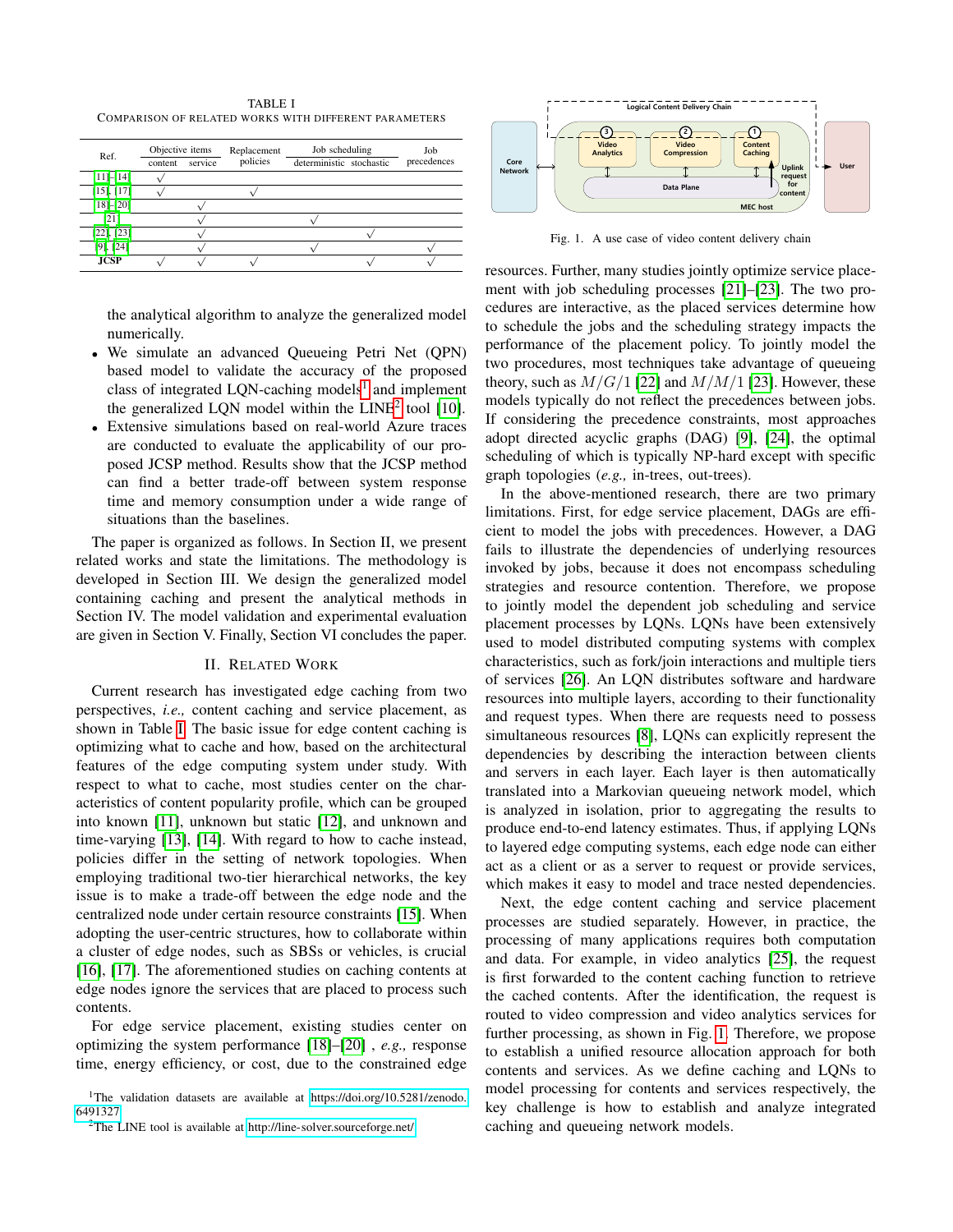

<span id="page-2-0"></span>Fig. 2. Edge computing system model containing  $N$  users

#### III. METHODOLOGY

#### *A. System Model*

We consider a cluster of  $M$  edge nodes connecting  $N$ users in the edge computing system, as shown in Fig. [2.](#page-2-0) Each edge node provides multiple services in edge servers co-located with the SBSs. Each user offloads several jobs to the connected edge node to be served. The offloaded jobs may have precedences that must be processed in order. For example, a face recognition application [\[27\]](#page-9-25) can be regarded as consisting of five successive jobs, *i.e.,* object acquisition, face detection, pre-processing, feature extraction, and classification. Each job can be operated solely at the edge node that provides corresponding services. When the requested services are not provided in the connected edge node, the jobs need to be forwarded to other edge nodes that satisfy the requirements. Furthermore, different types of jobs at the same node also obey the sequential processing.

We assume the total number of jobs is  $K$ , which request a total number of  $C$  possible services. For job  $k$  at node  $m$ ,  $k = 1, 2, ..., K, m = 1, 2, ..., M$ , we define two parameters as follows:

- Service Placement Decision  $p_{mk}$ . If node m provisions the service requested by job k,  $p_{mk} = 1$ . Otherwise,  $p_{mk} = 0$ . The set of all nodes that provision the service for job k is denoted as  $F_k$  =  ${m|p_{mk} = 1, m = 1, 2, ..., M}.$
- *Mean service time*  $t_{mk}$ . This is the amount of computational processing requested by job  $k$  upon visiting node m. Different jobs may request different mean service time.

We then use an LQN to model the job scheduling and service placement problem, as presented in Fig. [3.](#page-3-0) Each edge node m is composed of 4 components as follows:

- *Processor*: The SBS is modeled as a processor  $P_m$ , shown as a circle. It obeys the processor-sharing scheduling policy, which is a mathematical abstraction of timesharing scheduling with an infinitesimally small quantum of time.
- *Task*: The co-located edge server is modeled as a set of tasks  $T_{mc}$ , shown as the larger parallelograms, each of which represents service c running on processor  $P_m$ . Each task has a queue to model first-come first-served (FCFS) admission control and the service time follows

a phase-type distribution, *e.g.,* exponential, Erlang, or hyper-exponential.

- *Entry*: Each task publishes at least one entry  $E_{mcj}$ ,  $1 \leq$  $j \leq J$ , shown as a small parallelogram, which represents the end point for calls to service  $c$ . In general, a service with  $k$  possible endpoints is modeled as a task with  $k$ entries.
- *Activity*: Each entry invokes a sequence of activities  $A_{mci}$ , where  $i = 1, \ldots, I_c$  and  $I_c$  is the number of activities for service c. Activities are shown as a series of rectangles under the entries, to represent independent or dependent executions. That is, upon invoking an entry  $E_{mci}$ , it will lead to a chain of individual activities being carried out on the underpinning processor. In LQNs, such activities can be organized in form of a DAG called the activity graph and detailed later. Note that each activity may be reached by calling different entries.

The clients are modeled in the LQN formalism as *reference tasks* running on a *pseudo-processor*  $P_0$ . A pseudo-processor is a modeling abstraction similar to a processor but without a physical reality in the edge system and used to keep a conceptually similar description of all tasks in the model. The pseudo-processor in LQNs is also suitable to describe user think times. Each client has different probabilities of requesting different workflows. The user workflows are also DAGs to represent the precedence between the jobs and modeled as special activity graphs within the pseudo-processor  $P_w$ . The mean queue length of the infinite server on  $P_w$  is defined as the multiplicity of the workflow. If dependent jobs are executed at different nodes, the activity graph will feature special activities that issue synchronous calls to different nodes, such as  $A_{w-2-1}$  and  $A_{w-2-2}$ . Therefore, DAGs are present both in the reference processor to describe user workflows and bound to entries of the services to describe the activities launched by each entry. The latter is also in general DAGs that may include synchronous or asynchronous calls to other tasks and entries.

# *B. Problem Formulation*

The LQN models we have described above allow to obtain analytical estimates of throughputs, response times (*i.e.,* latency per unit invocation), mean queue-lengths (*i.e.,* backlogs), and utilizations for each component type. We focus on response time throughout the rest of the paper, but other reference metrics may be easily generated from the models. Our optimization objective is to minimize the end-to-end total response time  $R$  of the LON-based model, which is expressed as

$$
R = \sum_{i=1}^{C} \frac{X_i}{X} R_i,
$$
\n(1)

where  $X_i$ ,  $R_i$ , and X are the throughput of job class i, the response time of job class  $i$ , and the total throughput summed over all service classes, respectively. The ratio  $X_i/X$  may be seen as related to the probability at steady-state where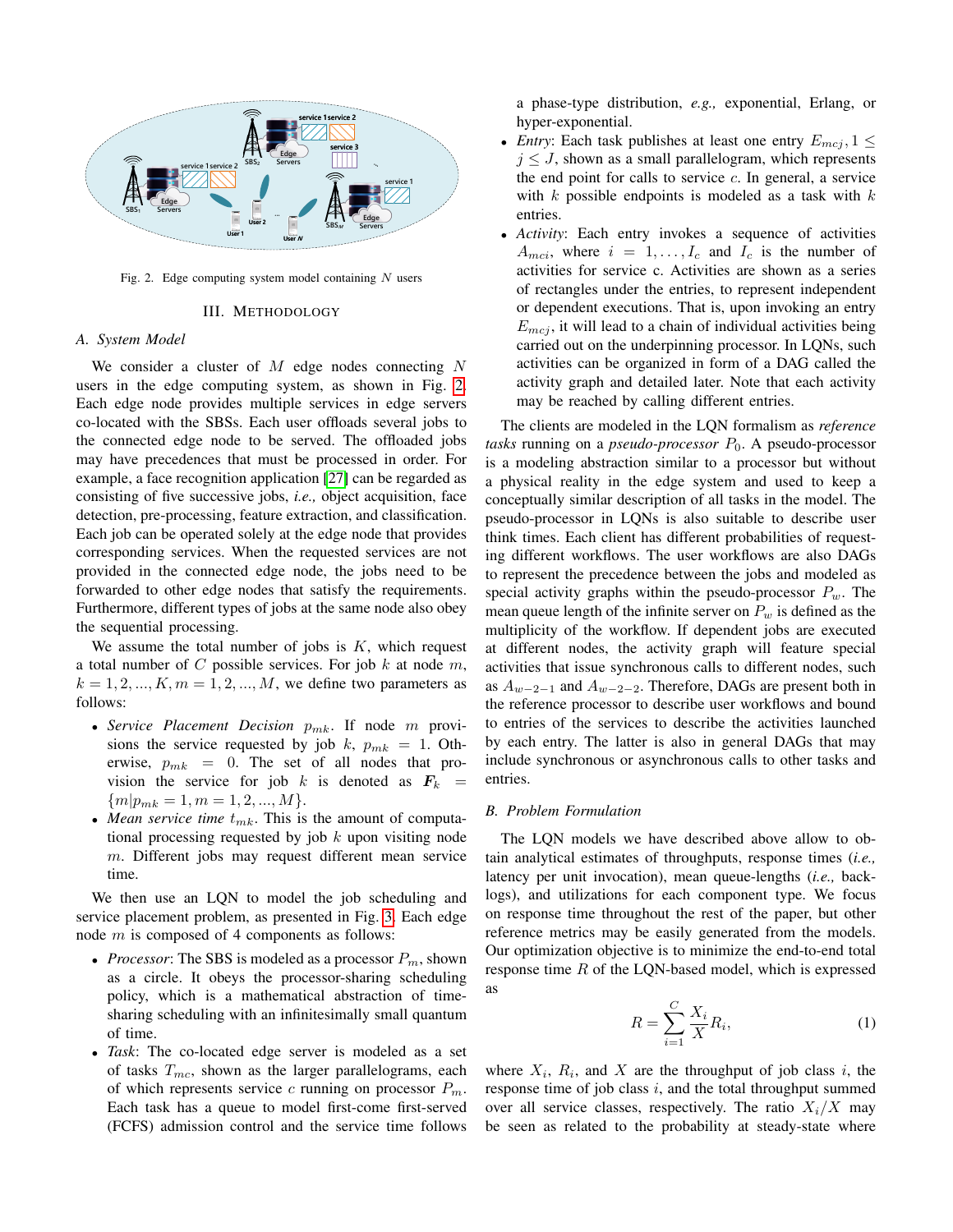

<span id="page-3-0"></span>Fig. 3. LQN-based model for job scheduling and service placement processes

an arrival is of class  $i$ . Thus, the problem of dependent job scheduling and service placement is formulated as

$$
\min_{\mathbf{x}} \quad R(\mathbf{x}),
$$
\n
$$
s.t. \quad \sum_{m \in \mathbf{F}_k} x_{mk} = 1,
$$
\n
$$
x_{mk} \in \{0, 1\},
$$
\n
$$
(2)
$$

where  $x_{mk}$  denotes the scheduling decision for job  $k$  at node m. The vector  $x = [x_{11},...,x_{mk},...,x_{MK}]$  represents the set of scheduling decisions for all jobs and  $R(x)$  is the corresponding system response time with decision vector  $x$ . The first constraint guarantees that job  $k$  is solely served at one (and only one) feasible edge node provisioning the requested services. The second constraint ensures that if job k is scheduled to be served at node m, then  $x_{mk} = 1$ , or  $x_{mk} = 0$  otherwise.

#### IV. GENERALIZED LQN MODEL DESIGN

# *A. New Design Formalism*

To extend LQN models to include caching components, we first define two novel components as follows:

• *cache-task*: Each caching node is defined as a cache-task in the LQN model. Each cache-task offers the ability to access a collection of items through a cache, such as a key-value store. Cache-tasks have the basic properties of tasks, but add four specific properties for caching: the total number of items, the cache capacity, the cache partitioning into lists, and the cache replacement policy, *e.g.,* least recently used (LRU), least frequently used (LFU), first-in first-out (FIFO), and random replacement (RR).



<span id="page-3-1"></span>Fig. 4. An example of a LQN model containing one cache-task

• *item-entry*: The services provided by the caching module are defined as item-entries in the LQN model. Each itementry represents a collection of items accessible through the cache-task. Item-entries are similar to standard entries, but add the property of the popularity of the items, *e.g.,* Zipf or custom distribution.

Upon issuing a call to an item-entry exposed by a cachetask, a client obtains the requested object either after a cache hit or a cache miss. The hit/miss selection depends on the cached contents and reflects as a choice of a different branch in the DAG bound to the item-entry. This is modeled through a novel precedence relationship, *i.e.,* an activity graph edge. We name this precedence relationship as *cache-access* for the cache hit and miss activities under each item-entry, which can be used to specify the branching in the activity graph. The *cache-access* transforms an incoming job into a hit or miss job, sending out the transformed job to the corresponding outgoing link with a certain probability.

The cache replacement policy of each cache-task adopts by default the RR policy, which randomly selects a candidate item to replace when a cache miss occurs. The RR policy can offer the same steady-state performance of the time-to-live (TTL) mechanism [\[28\]](#page-9-26) with exponential timers. Hence it is a reasonable approximation of the real-world TTL with better analytical tractability. Other policies, such as LRU or CLIMB, can be obtained as simple extensions of our basic framework.

Based on such extensions, we generalize the LQN model by enabling caching. Fig. [4](#page-3-1) presents an example of an LQN model containing one cache-task. The top-right symbol in the task parallelogram distinguishes a cache-task from an ordinary task. When an item request arrives, we model the probability that the item is in the cache with  $p_{hit}$  and out of cache with  $p_{miss} = 1 - p_{hit}$ . The generated architecture allows joint modeling of caching and queueing into the same LQN model. It is important to note that  $p_{hit}$  and  $p_{miss}$  need *not* be specified by the end user. They are automatically determined through the solution of the stochastic models underpinning the LQNs with caching, which also relies on a stochastic equilibrium analysis of the cache replacement policy, as we describe in the next section.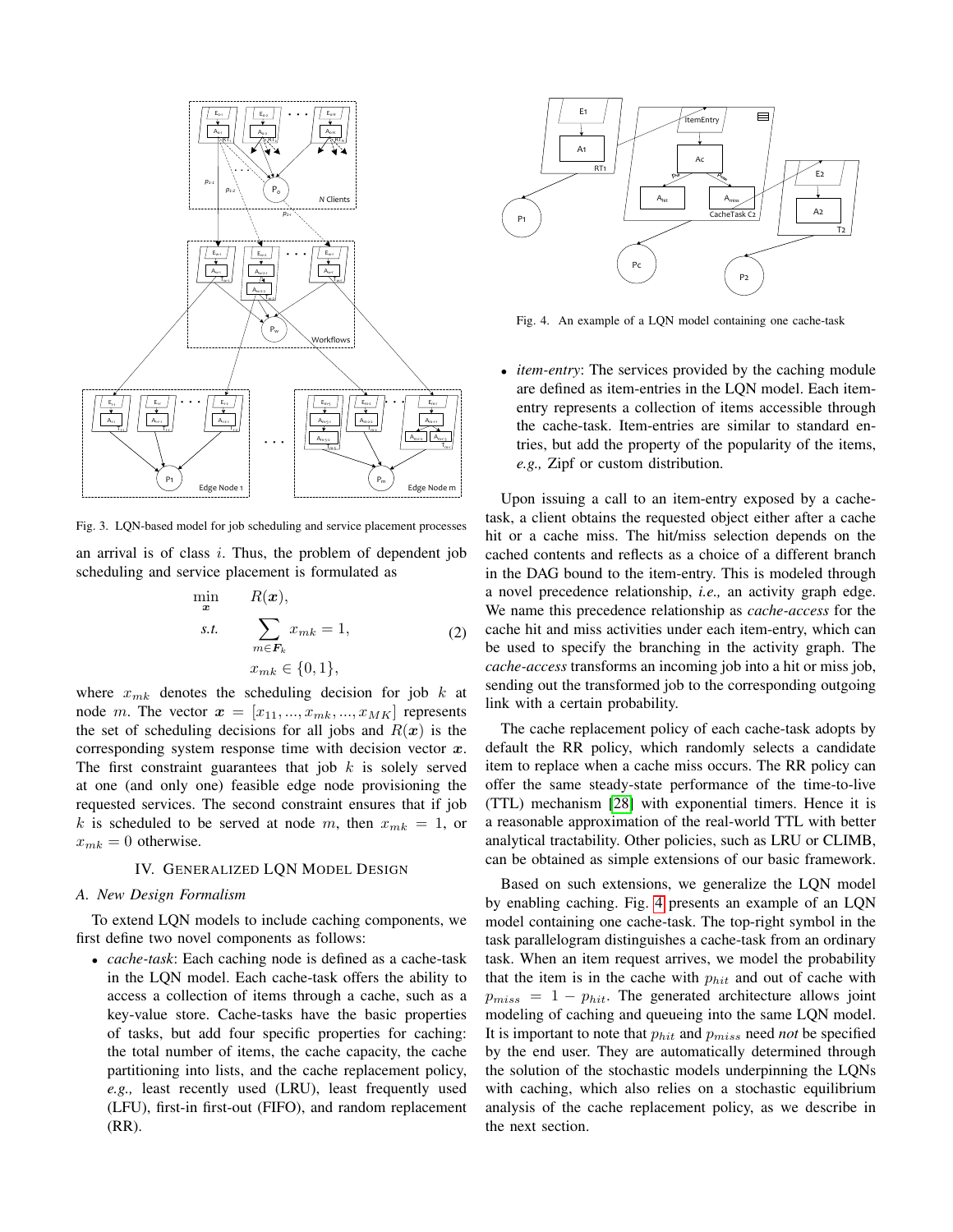

<span id="page-4-0"></span>Fig. 5. Decomposition of the caching sub-model in the LQN model

#### *B. Analysis of LQN Models with Caching*

To solve the LQN model containing caching modules, the first step is to decompose the entire model into a group of submodels. Each sub-model may be seen as a mixed queueing network that contains clients and servers. The term mixed refers to the simultaneous presence of open and closed service classes. The former represent asynchronous requests from clients, while the latter represent synchronous ones (*i.e.,* closed since issued from a finite connection pool). In particular, when a queueing network contains the cache module, the workload is synchronous, which means the issue of the next request to the cache is required to take place after the reply of the last request issued to the cache. To model this dynamics, we additionally divide the caching sub-model into two submodels, as shown in Fig. [5.](#page-4-0) In the upper sub-model, the cache module is isolated in an open queueing network with asynchronous Poisson streams. While in the lower sub-model, the delay and the queueing station are contained in a closed queueing network.

To solve the caching sub-model, we generalize the analytical method for non-layered queueing networks from [\[29\]](#page-9-27) to the multi-layer setting of LQNs. The expressions we give for the method focus for simplicity on a single class of jobs, but our implementation applies similar formulas developed in [\[29\]](#page-9-27) for the multi-class case.

Cache requests arrive in the upper sub-model as a singleclass Poisson stream with rate  $\lambda = \sum_{r} \lambda_r$ . With an initial guess of the arrival rate  $\lambda$ , the hit and miss rates of the cache node, *i.e.*,  $p_{miss}^{(t)}$  and  $p_{hit}^{(t)}$ , are approximated iteratively via a fixed-point iteration (FPI) scheme. The obtained values in each iteration are leveraged in [\[29\]](#page-9-27) to calculate the next arrival rate  $\lambda^{(t+1)}$  by the following application of Little's law:

<span id="page-4-1"></span>
$$
\lambda^{(t+1)} = \frac{s\lambda^{(t)}}{\lambda^{(t)}\theta_t + p_{miss}^{(t)}\theta_m + p_{hit}^{(t)}\theta_h},\tag{3}
$$

where  $\theta_t, \theta_m, \theta_h$  are the mean think time, and the mean delay to due miss and item fetch respectively. Here, s is the maximum number of pending requests to the cache, *i.e.,* the total population of jobs in the caching sub-model. The iteration process continues until the value of  $\lambda$  converges.

The hit and miss rates at each iteration are used to parameterize the queueing network of the *lower* sub-model as routing probabilities. That is, jobs representing calls that experience cache hits will dynamically switch after visiting the cache to a *hit service class*, which will be processed by the queueing station according to the activities specified in the activity graph for hits. Similarly, calls that experience misses will switch to a *miss service class* representing the workflow in the activity graph for misses. This class-switching based separation of the hit and miss calls enables the modeling of the different response times experienced by the two classes of requests, which depend on whether the items they accessed were cached or not. At the end of the chain of operations that follow hit/miss, both classes of jobs will be merged back into the original class and return to the user as a response for that class.

The solution to the upper sub-model is reconciled with the lower sub-model iteratively by means of the following scheme:

- Guess  $\lambda^0$  with a random value.
- Solve the upper sub-model with approximation methods,  $e.g., FPI, to obtain the hit and miss probabilities, *i.e.,*  $p_{hit}$$ and  $p_{miss}$ .
- Pass  $p_{hit}$  and  $p_{miss}$  to the lower sub-model to set the routing matrix.
- Solve the lower sub-model with a queueing network solver method f(s), *e.g.,* approximate mean value anal-ysis (AMVA) [\[30\]](#page-9-28), to obtain the mean throughput  $X$ .
- Pass  $X$  to the upper sub-model as the next arrival rate  $\lambda^n$ .
- Update until  $||\lambda^{n+1} \lambda^n|| < \delta$ .

We have never observed situations where the above iteration fails to converge. Based on this solution to the caching submodel, the entire procedure to solve the LQN model containing cache-tasks is presented in Algorithm [1,](#page-5-0) where  $f(\cdot)$  is the customized solver for the sub-model s that returns throughputs, queue-lengths, response times, and utilizations.

# *C. Cache parameters and Markov process*

The caching model mentioned above for analyzing cache hit and miss probabilities applies list-based caches [\[29\]](#page-9-27), [\[31\]](#page-9-29). The list-based cache consists of  $h$  lists formed in a tree topology, each of which has a capacity of  $m_l$  items,  $l = 1, 2, ..., h$ . The total cache capacity is  $m = \sum_{l=1}^{h} m_l$ , which does not exceed the total number of items  $n$ . The items that are not cached are arranged in a virtual list with  $l = 0$ , with a capacity of  $m_0 = n - m$ . The request rate  $\lambda_{vk}(l) \geq 0$  issued by stream  $v$  for item  $k$  in list  $l$  follows a Poisson arrival process, where  $v = 1, 2, ..., u, k = 1, 2, ..., n.$ 

Each list can only have one parent list  $p(l)$  to exchange the items, satisfying  $p(p(\cdots p(l)\cdots)) = 0$ , but has no constraint to the number of children lists. Lists without children are known as leaf lists. The probability of item  $k$  shifting from current list l to the list j after a cache hit is non-uniform and defined as the access probability  $c_{vk}(l, j)$ . The analytical model for such list-based caches is based on a Markov process. In each list, the state vector  $s = [s(i, j)] \in [1, n]$  represents the item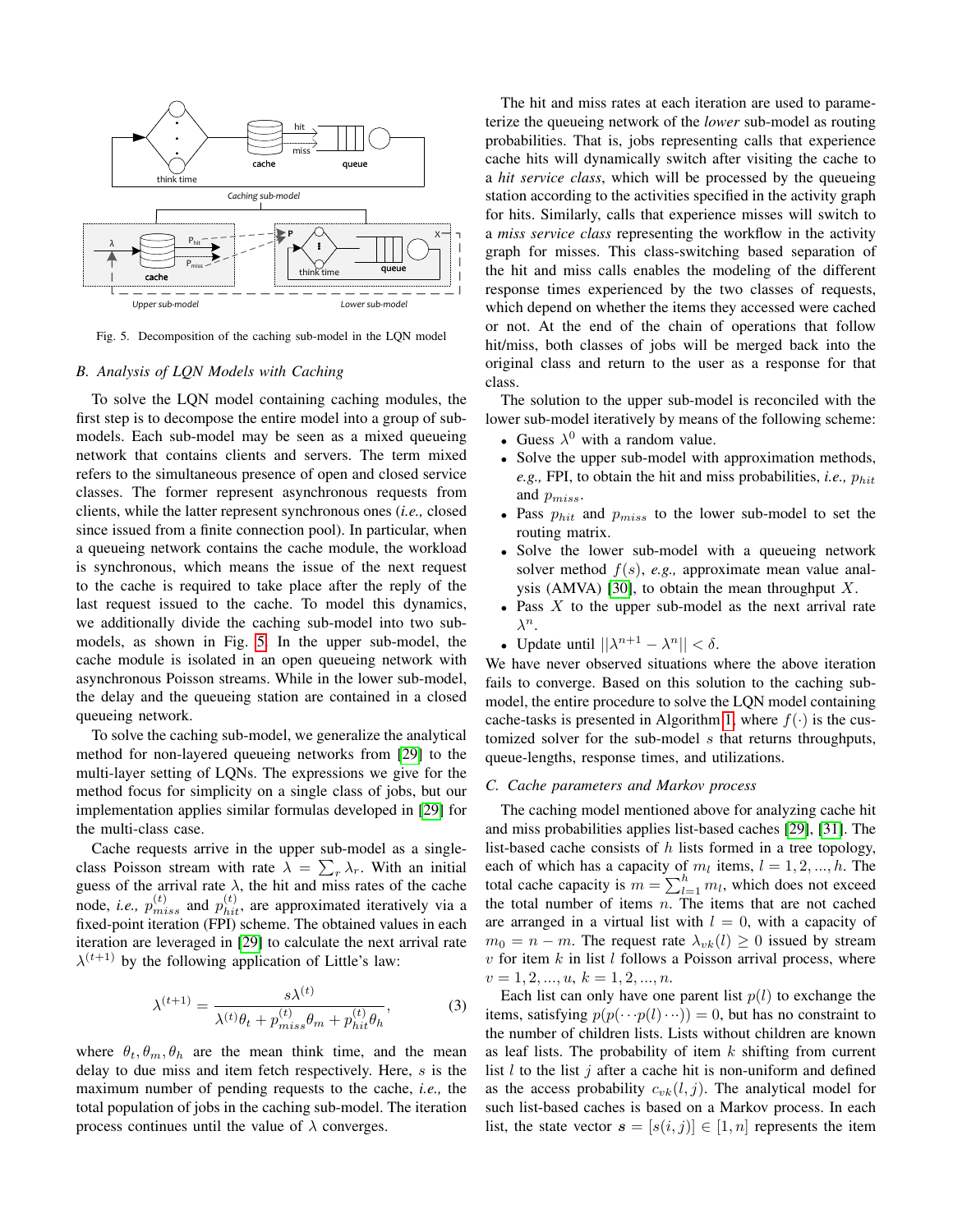<span id="page-5-0"></span>

|  |  |  |  |  | <b>Algorithm 1</b> Solution algorithm for LQNs with caching |
|--|--|--|--|--|-------------------------------------------------------------|
|--|--|--|--|--|-------------------------------------------------------------|

|                      |  | <b>Input:</b> LQN model with cache-tasks, Sub-model solution |  |
|----------------------|--|--------------------------------------------------------------|--|
| algorithm $f(\cdot)$ |  |                                                              |  |

- 1: Decompose  $S$  sub-models based on layers
- 2: while not converged or not reached iteration limit do

| 3:  | for $s \leftarrow 1$ to S do                          |
|-----|-------------------------------------------------------|
| 4:  | if $s \leftrightarrow$ caching sub-model then         |
| 5:  | Decompose sub-model $s$ into two sub-models.          |
| 6:  | Initialize $\lambda$ in the upper sub-model.          |
| 7:  | while $  \lambda^{n+1} - \lambda^{n}   \ge \delta$ do |
| 8:  | Solve the upper sub-model with (3) for $\lambda$ .    |
| 9:  | Obtain $p_{hit}$ and $p_{miss}$ using the FPI method. |
| 10: | Pass $p_{hit}$ and $p_{miss}$ to the lower sub-model. |
| 11: | Solve the lower sub-model with AMVA.                  |
| 12: | Return the throughput $X$ to the upper sub-model      |
|     | as the next arrival rate $\lambda^n$ .                |
| 13: | end while                                             |
| 14: | else                                                  |
| 15: | Solve sub-model s by $f(s)$ .                         |
| 16: | Set waiting time for sub-model s.                     |
| 17: | Set think time for sub-model $(s + 1)$ .              |
| 18: | end if                                                |
| 19: | end for                                               |

20: end while

Output: layer response times, residence times, throughputs, and utilizations.

cached in position  $i$  of list  $j$ . The applied replacement policies are modeled as a continuous-time Markov chain (CTMC) with an equilibrium probability  $\pi(s)$ . The product-form solution to  $\pi(s)$  is presented as

$$
\pi(s) = \frac{\prod_{j=0}^{h} \prod_{i=1}^{m_j} \gamma_{s(i,j)j}}{E(m)},
$$
\n(4)

where  $E(\mathbf{m})$  is the normalizing constant and  $\gamma_{ij}$  denotes the access factor of item  $i$  to access list  $j$ , satisfying

$$
\gamma_{ij} = \gamma_{ip(j)} \sum_{v=1}^{u} \lambda_{vi}(p(j)) c_{vi}(p(j), j). \tag{5}
$$

The performance measure for the Markovian analytical model is defined based on the marginal probability of item  $k$  in list  $j$  as

$$
\pi_{kl}(\boldsymbol{m}) = m_l \gamma_{kl} \frac{E_k(\boldsymbol{m} - 1_l)}{E(\boldsymbol{m})}.
$$
 (6)

 $\pi_{k0}(m)$  represents the miss ratio for item k, satisfying  $\pi_{k0}(m) = E_k(m)/E(m)$ , in which  $E_k(m)$  is the normalizing constant when item  $k$  is not in the model. From the marginal probabilities, the miss rate for requesting item  $k$  from stream v can be denoted as  $M_{vk}(\boldsymbol{m}) = \lambda_{vk}(0)\pi_{k0}(\boldsymbol{m})$ (1 –  $c_{vk}(0,0)$ ). Thus, the total cache miss rate is  $M(m)$  =  $\sum_{v,k} M_{vk}(\boldsymbol{m})$ . Throughout, we focus on single-list caches, *i.e.*,  $h = 1$ , as they are more widespread, but our implementation also supports  $h > 1$  through the formulas above.



<span id="page-5-1"></span>Fig. 6. An overview of the comparative procedure between the LQN-based model and the method in [\[9\]](#page-9-8)

#### V. EXPERIMENTAL EVALUATION

In this section, we first evaluate the merits of utilizing LQNs to model the job scheduling and service placement problem. Then we simulate a QPN-based model with Java Modeling Tools (JMT) [\[32\]](#page-9-30) to validate the accuracy of the generalized LQN model. Finally, we conduct extensive simulations of real-world Azure traces to measure the performance of the generalized LQN model.

# *A. Evaluation of LQNs for Edge Service Placement*

We begin by comparing our proposed scheme with the method in [\[9\]](#page-9-8), which formulates an offloading dependent tasks with service caching (ODT-SC) problem. The ODT-SC problem considers deterministic scheduling with deterministic service time, while our scheme focuses on stochastic scheduling with random service time. Moreover, the optimization goal of the ODT-SC problem is to minimize the maximum makespan, *i.e.,* the sum of the start time of a job and its execution time, while our goal is to minimize the total response time. Despite the differences in the assumptions, we regard this baseline as a suitable comparison to just the benefits of stochastic LQN-based modeling of complex edge workflows.

For comparison, we set the mean service time for each job in our LQN-based model equal to the execution time in [\[9\]](#page-9-8). The optimization goal of the ODT-SC problem is reset to minimize the total completion time, which is the sum of the makespan of each job. Moreover, the method in [\[9\]](#page-9-8) reformulates the ODT-SC problem into a convex programming to get feasible solutions. To be more general, we solve the ODT-SC problem by genetic algorithm (GA) without the need to relax the constraints. An overview of the comparative procedure of the two schemes is presented in Fig. [6.](#page-5-1)

We first leverage the GA to address the ODT-SC issue, obtaining the optimal scheduling strategy  $x'$  of each job. Then the strategy is transformed into an LQN model to calculate the total response time  $R(x')$ . The response time corresponding to the minimum completion time in each iteration is selected as the comparative object. Meanwhile, we equally exploit the GA to solve the proposed LQN-based model to search for the minimum total response time. Finally, we compare the two response times to observe the average gain  $q$  of the proposed method, which is expressed as

$$
g = \frac{1}{I} \sum_{i=1}^{I} \frac{\| R_i(x') - R_i(x) \|}{R_i(x')} , \qquad (7)
$$

where  $I$  is the total iterations.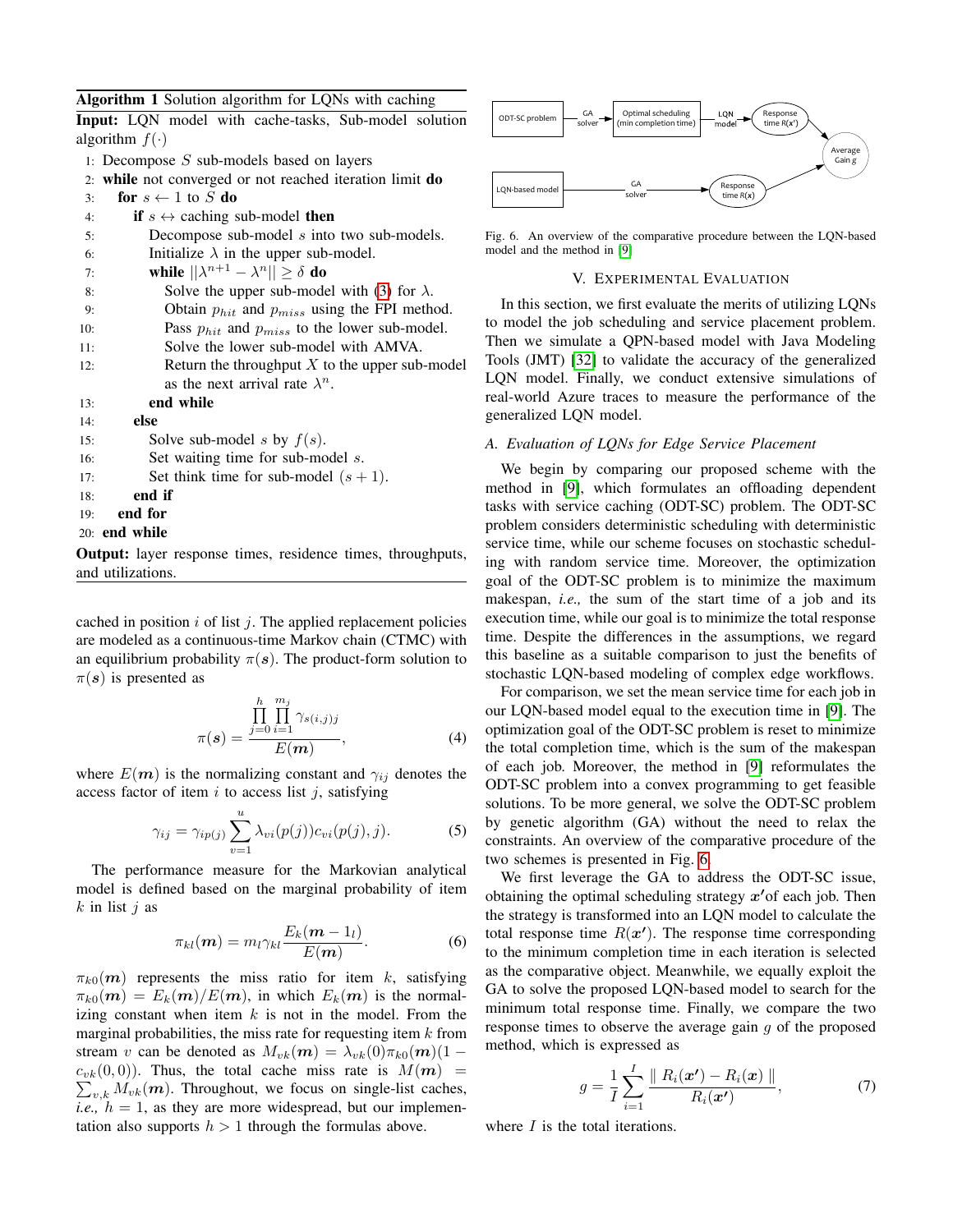TABLE II PARAMETER SETTINGS FOR THE COMPARATIVE EXPERIMENTS

<span id="page-6-0"></span>

| <b>Definition</b>                   | <b>Parameter</b> | Range of Value |
|-------------------------------------|------------------|----------------|
| number of edge nodes                | М                | 2, 5           |
| number of users                     | N                | 8, 20          |
| number of services                  | C                | 3, 9, 15       |
| number of iterations / replications | 1 / Q            | 30             |
| number of generations               | 7 C              | 1000           |



<span id="page-6-1"></span>Fig. 7. Average gain of response time of the LQN-based model compared to the method in [\[9\]](#page-9-8)  $(M = 2)$ 

In each iteration  $i = 1, \ldots, I$ , to reduce the estimation error, we run Q replications of the GA solver to search for the optimal solutions. In each replication of the GA solver, the number of generations is denoted by  $G$ . The dimension of the design variable for the ODT-SC problem is  $2K$ , of which the first and second  $K$  elements are the start times and scheduling decisions of each job respectively. The service time is deterministic but varying in different kinds of services. While for the LQN-based model, the dimension of the design variable is the  $K$  scheduling decisions of each job. The service time of each job class is set to be exponentially distributed or hyper-exponentially distributed, of which the mean value is equal to the one in the ODT-SC problem.

A set of experiments are conducted to analyze the performance under different conditions. The setting of different parameters are shown in Table [II.](#page-6-0) The distribution of service time is assumed as exponential or hyper-exponential. For simplicity, the user workflow adopts chain structures for multiple services in the experiments, but it is easily extended to cases with parallel structures by LQNs.

The experimental results are presented in Fig. [7](#page-6-1) and [8,](#page-6-2) which can be seen that using LQN models yields a better average performance than the method in [\[9\]](#page-9-8). When  $M = 2$ , the gain of total response time is a minimum of 7%, an average of 12%, and a maximum of 17%. When  $M = 5$ , the gain of total response time is a minimum of 7%, an average of 16%, and a maximum of 28%. As a whole, the average gain improves with the increase of the number of edge nodes. Our results show that it is beneficial to apply LQNs to stochastic scheduling as opposed to heuristically apply a deterministic scheduling, *i.e.,* the solution to the ODT-SC problem. Therefore, it is meaningful to use the LQN model for further performance analysis of edge caching systems.



<span id="page-6-2"></span>Fig. 8. Average gain of response time of the LQN-based model compared to the method in [\[9\]](#page-9-8)  $(M = 5)$ 

# *B. Generalized LQN Model Validation*

We validate the generalized LQN model by JMT, which supports the simulation of queueing networks and Petri nets with a graphical user interface. Petri nets allow us to model the replacement policies in caches as synchronized transitions that alter the cache slots. Thus, by simulating a QPN-based model, we can get an accurate estimate of the expected performance of an LQN with caching, against which we compare our FPIbased implementation described in Algorithm 1.

We consider a validation model containing the upper two layers of the model shown in Fig. [4.](#page-3-1) In the upper layer, the underlying processor  $P_1$  adopts the processor sharing strategy and the number of users is represented by the multiplicity of the reference task  $RT_1$ . In the lower layer, the capacity of the cache-task is set as 1 with a total number of 3 items. All the items obey discrete uniform distribution and take the RR strategy. The underlying processor  $P_c$  also employs the processor sharing strategy and the number of tokens in this layer is denoted by the multiplicity of the cache-task.

The validation model is transformed into a joint framework of queueing networks and Petri nets in JMT, as presented in Fig. [9.](#page-7-0) The jobs first originate from the delay node and are stored at the place of *upperlayer*. Then, utilizing Petri net transition, *i.e.*, waiting for the tokens to be available in the inbound places and firing a given number of tokens in the output, we enable the transition 2 by 1 job from the upper layer and 1 token, to fire 1 job into the lower layer. To determine a cache hit or miss in the lower layer, we regard the cached items as different job classes. Thus, the fired job class can switch into any of the items at the *ClassSwitch 1* node according to the probability distribution. Based on the state of the stored items in *Cache* and *OutOfCache* places, the transition 1 determines whether to fire a hit or miss job class into the queue. After different services for the hit or miss job at the queue node, the job transforms back to the original job class at the *ClassSwitch 2* node and enables the transition 3. Finally, the transition 3 fires 1 job to the place of *Access Tokens* and 1 job to the delay node to execute iteratively.

We simulate the QPN-based model with JMT to validate the analytical model. The performance metric we select is the residence time, which includes the visit ratio compared to the response time. The results indicate the differences between the analytical and simulated model under different combinations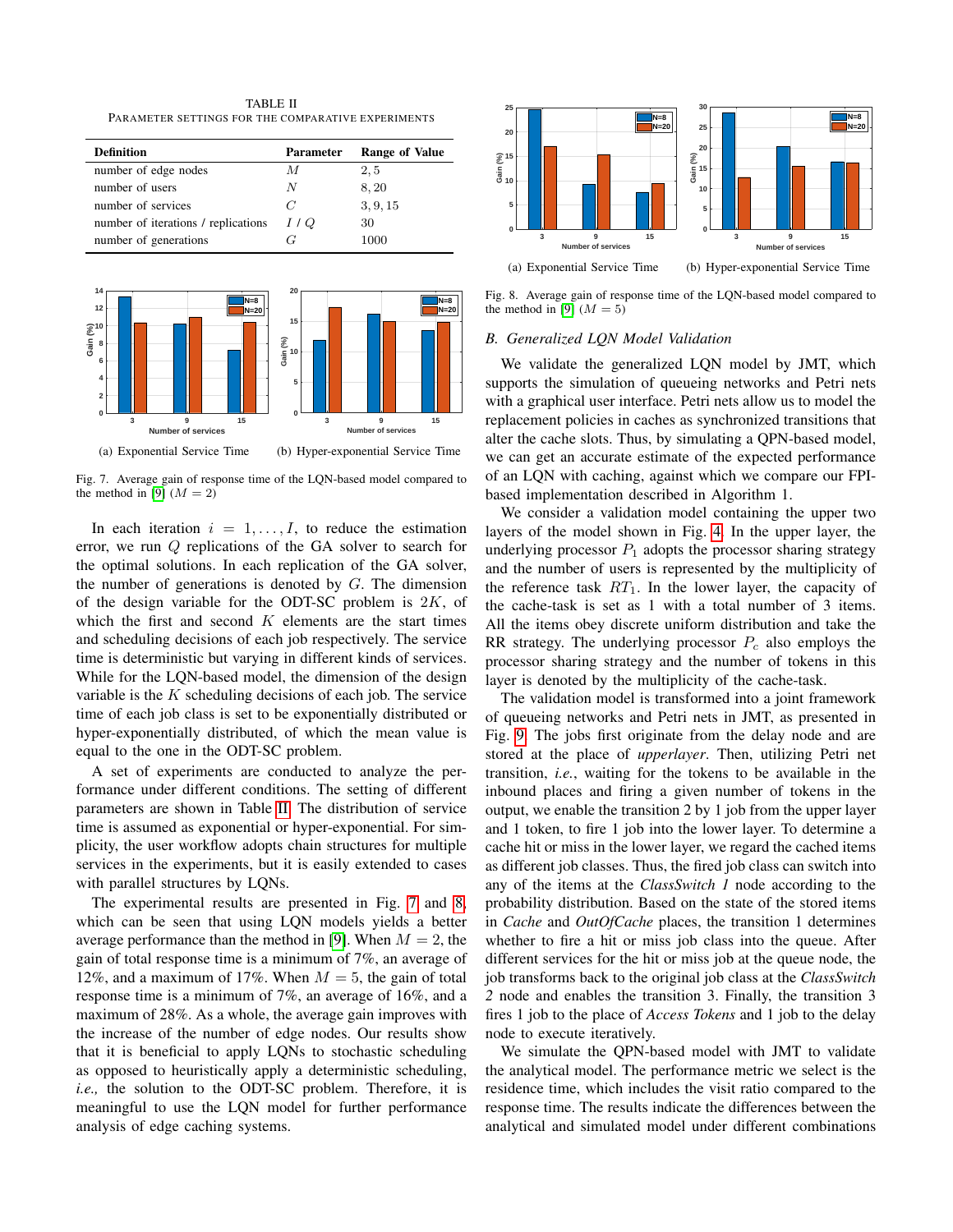

<span id="page-7-0"></span>Fig. 9. A queueing Petri net used for validation via JMT



<span id="page-7-1"></span>Fig. 10. Comparison of residence time between analytical and simulated methods

of numbers of users and tokens, as shown in Fig. [10.](#page-7-1) It shows that the differences are negligible in all cases, which proves the high accuracy of the generalized LQN model.

# *C. Evaluation of the JCSP Method*

To evaluate the JCSP method to real workloads, we perform a trace-driven simulation to demonstrate the system applicability in principle to production systems. The trace is collected from a subset of applications running on Azure Functions in 2019 [\[33\]](#page-9-31). We focus on a random subset of the trace, which contains 34385 application ids and the corresponding serverless function ids belonging to the same application. The invocation rate and the distribution of execution time for each function as well as the distribution of memory usage for each application are also given in the trace.

Fig. [11\(](#page-7-2)a) shows the cumulative distribution of the minimum, average, and maximum execution time for all functions. We can see that 50% of the functions have average and maximum execution time less than 0.7s and 3s. 90% of the functions execute at most  $50s$  and  $95\%$  of the functions take less than 50s on average. Fig. [11\(](#page-7-2)b) presents the cumulative distribution of the 1st percentile, average, and maximum virtual memory reserved for all applications. Each application calls for one or more functions. We can observe that 99% of the applications consume no more than 400MB on average and 99% of the applications are allocated at most 1000MB.

To simulate the trace-driven data, we implement the LQN with caching by LINE [\[10\]](#page-9-19) to facilitate the JCSP method. An example of the generalized LQN model generated by LINE is shown in Fig. [12.](#page-7-3) The dark hexagram, pink triangle, red square, and yellow triangle represent the processor, task, entry, and reference task, respectively. Edges represent client-server relationships. Dots whose name contain *C* and *cloud* belong to the cache and the origin server. Indexes *h* and *m* refer to cache hit and cache miss. The index *i-j* for the non-reference dots denotes service *j* on node *i*.



<span id="page-7-2"></span>Fig. 11. Properties of the selected subset of the real-world Azure traces



<span id="page-7-3"></span>Fig. 12. An example of the generalized LQN model generated by LINE

The parameter settings that consider the characteristics of caching are presented in Table [III.](#page-8-0) The cache capacity  $m$  for each node is configured according to a standard Redis caching package offered by Microsoft Azure [\[34\]](#page-9-32). Corresponding cached items obey the Zipf distribution with parameter  $\eta$  and are assumed of identical size, the total size  $n$  of which is proportional to the node cache capacity. These cache-related parameters shown in Table [III](#page-8-0) are chosen as in earlier works [\[29\]](#page-9-27), [\[31\]](#page-9-29). Compared to Table [II,](#page-6-0) the number of edge nodes  $d$ and number of services s scales up to 16 and 40 respectively. The distribution of service time is assumed as exponential with a mean value same to the average execution time collected from the Azure trace. The number of users is configured considering the capacity of SBSs [\[35\]](#page-9-33). For each user, the probability to request for a certain service is determined by the invocation rate of the service.

For each combination of the parameters, we generate 30 models with different random seeds. In each model, different services on each node are added with cache-tasks that specify the size of total items and the allocated cache capacity for each service. The sum of service capacities is equal to the node cache capacity, which guarantees the maximum utilization of the constrained storage for each edge node. We employ the total system response time as the performance measure and compare our JCSP method to the case of *no cache* and *prefetch*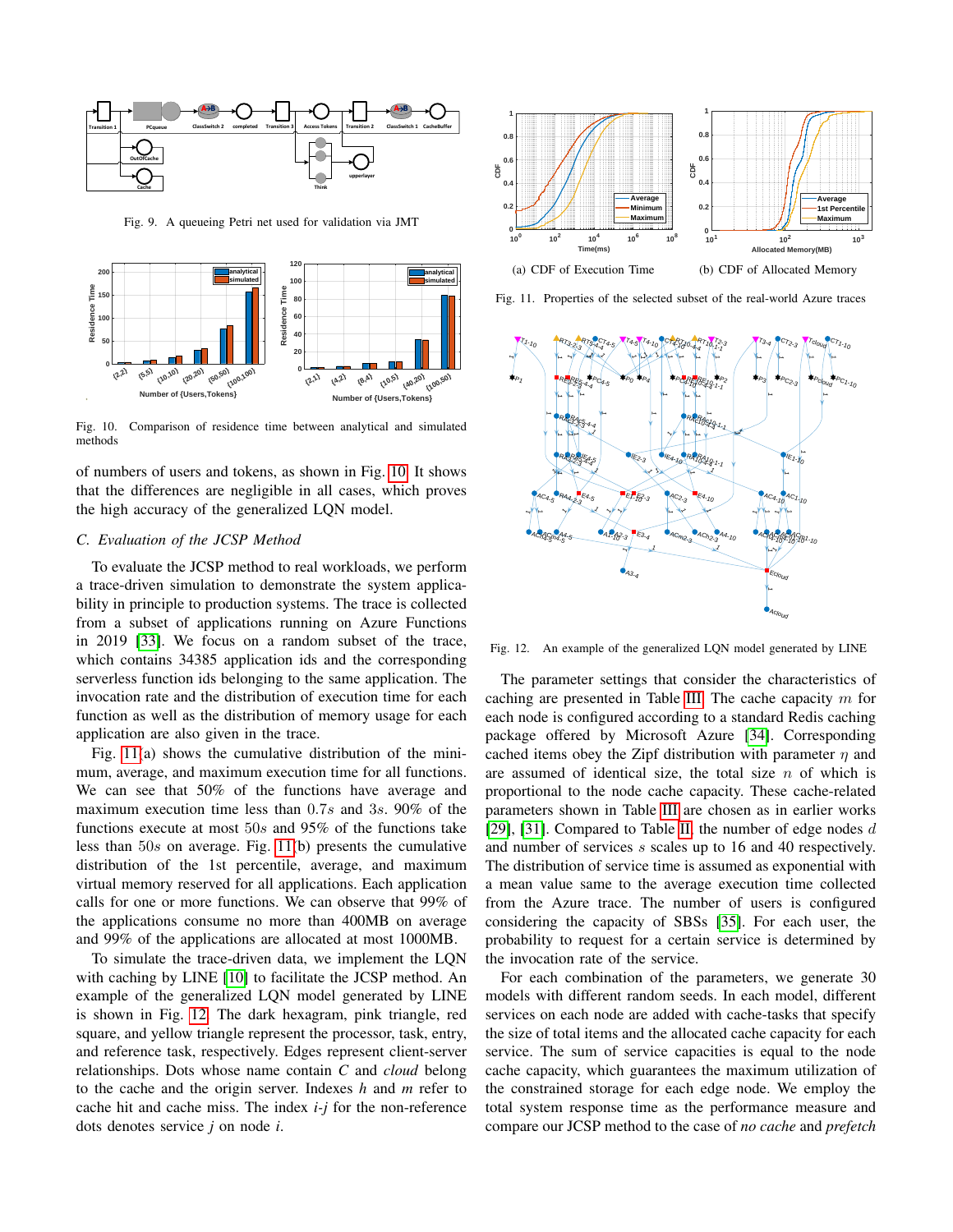TABLE III PARAMETER SETTINGS FOR THE JCSP METHOD EVALUATION

<span id="page-8-0"></span>

| <b>Definition</b>                | <b>Parameter</b> | <b>Range of Value</b> |
|----------------------------------|------------------|-----------------------|
| number of edge nodes             | М                | 2, 4, 8, 16           |
| number of users                  | N                | 5, 15, 25             |
| number of services               | C                | 10, 20, 40            |
| node cache capacity (MB)         | q                | 250, 750, 1024        |
| average total size of items (GB) | $\boldsymbol{p}$ | 0.5, 1, 2, 4, 8       |
| Zipf parameter                   |                  | 0.6, 1.0, 1.4         |



<span id="page-8-1"></span>Fig. 13. Total response time with respect to the increase of the number of users  $N$  (Azure dataset)

*all*. The *no cache* scheme deploys no caching module that all the jobs need to wait for the requested contents from origin servers before being processed locally. While the *prefetch all* scheme indicates each edge node caches all the items with a full utilization of the local memory.

From Fig. [13](#page-8-1) (a) and (b), we can see that the total response time increases with the growth of the number of users under same conditions, which attributes to the cumulative queueing time. With same number of users, *no cache* scheme as the baseline exhibits the highest response time, because jobs need to obtain required contents from the origin server. Conversely, *prefetch all* scheme exhibits the lowest response time but ignoring the large memory consumption. Compared to the *prefetch all* scheme, although our proposed JCSP method shows an increase of the response time at most 35% and 30%, but reduces the memory usage by 500MB and 250MB respectively. This is because our proposed system optimizes the allocation of the cache capacity for each service based on the job scheduling and service placement strategies on different edge nodes, which achieves to maximize the utilization of limited edge resources. Overall, the total response time declines significantly when the number of nodes rises, which is benefit from more concurrent servers that bring down the waiting time.

From Fig. [14](#page-8-2) (a) and (b), we can see that the total response time decreases with the growth of the number of services, but tends to be stable after  $C$  reaches 20. The decreasing trend in the first stage is the case when the number of services is less than the number of users. Under the circumstances, the possibility of users to request for the same service is higher, which results in the longer queueing time for the same server. As the number of services grows to equal to or larger than the



<span id="page-8-2"></span>Fig. 14. Total response time with respect to the increase of the number of services  $C$  (Azure dataset)



<span id="page-8-3"></span>Fig. 15. Sensitivity to  $p/q$  and  $C/M$  ratio with  $\eta = 1$  (Azure dataset)

number of users, the possibility of calling the same service reduces, thus leading to the flat trend in the later stages. With same number of services, our proposed JCSP method only sees an increase of the response time at most 24% and 14%, but with a less memory usage of 500MB and 250MB compared to the *prefetch all* scheme.

Further, we analyze the sensitivity to  $p/q$  and  $C/M$  ratio on these experiments. We focus on the miss ratio and define the performance metric as

$$
\epsilon_{mape}^{\pi} = \frac{1}{Q} \frac{1}{M} \frac{1}{C} \sum_{k=1}^{Q} \sum_{j=1}^{M} \sum_{i=1}^{C} \left| 1 - \frac{\hat{\pi}_{i,j}}{\pi_{i,j}} \right|,
$$
(8)

where  $\hat{\pi}_{i,j}$  is the estimated miss ratio for service i at node j. The services that are not requested by users on each node are not included. From Fig. [15](#page-8-3) (a), we can see that the average percentage error  $\epsilon_{mape}^{\pi}$  for  $p/q$  ratio approximately ranges between 0.1 and 0.2. When the node cache capacity is high, the error metric decreases with the size of total items increases. From Fig. [15](#page-8-3) (b), we can observe that the average percentage error  $\epsilon_{mape}^{\pi}$  for  $C/M$  ratio approximately ranges between 0.05 and 0.15.

## *D. Summary of Experimental Results*

Overall, with the increase of the number of users, the JCSP method indicates an increase of the response time at most 35% and 30%, but reduces the memory usage by 500MB and 250MB, compared to the *prefetch all* scheme. With the increase of the number of services, the JCSP method shows an increase of the response time at most 24% and 14%, but a less memory usage of 500MB and 250MB, compared to the *prefetch all* scheme. This proves our proposed JCSP method